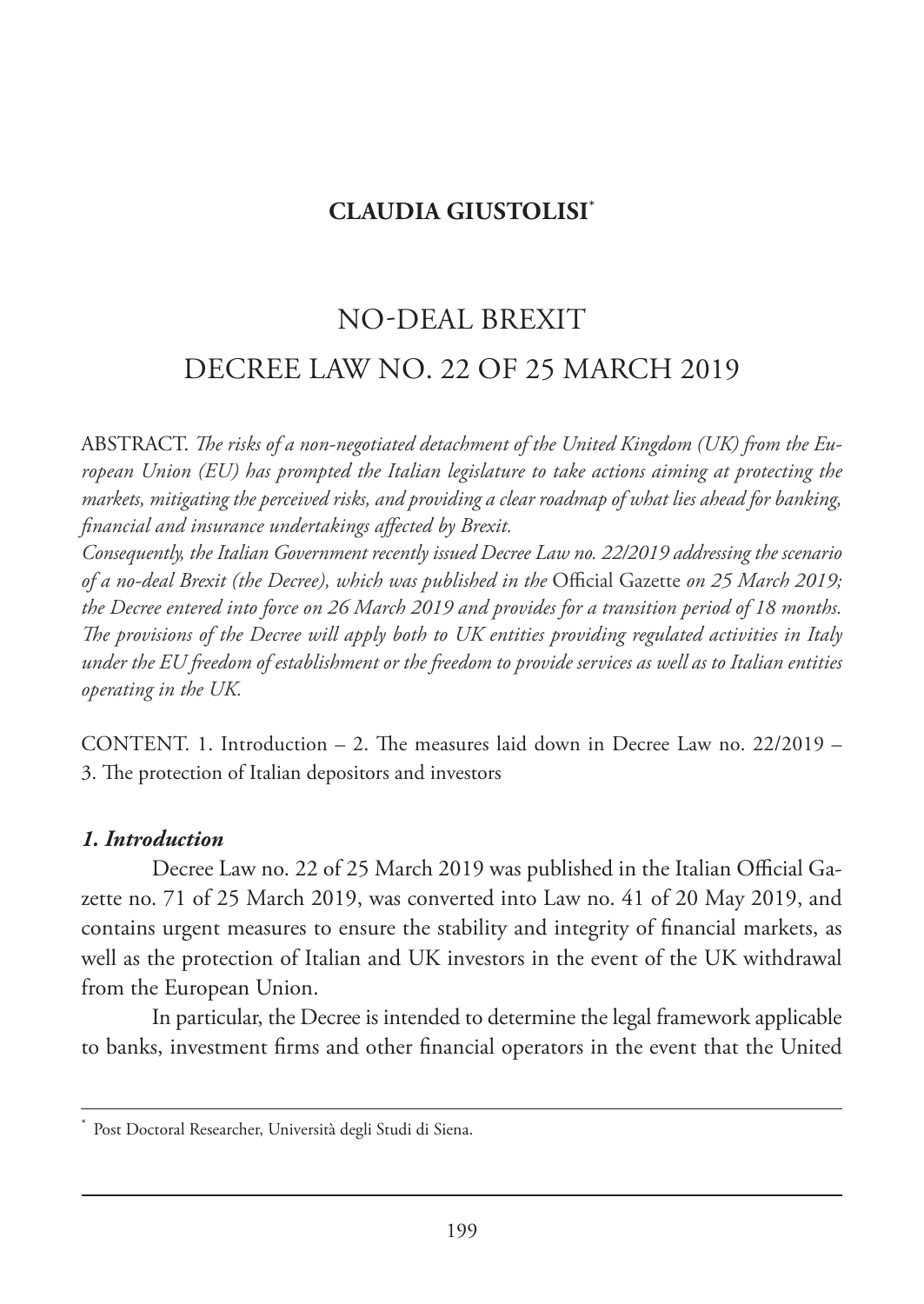Kingdom leaves the European Union without an agreement ("no-deal Brexit").

The risks of a non-negotiated detachment of the UK from the European Union has prompted the Italian legislature to take actions aiming at protecting the markets, mitigating the perceived risks, and providing a clear roadmap of what lies ahead for banking, financial and insurance undertakings affected by Brexit.

The Decree, indeed, sets forth a transition period of 18 months (the "Transition Period"), which is the period of application of the provisions contained in the Decree.

In fact, in case of a no-deal Brexit, as of the leave date, domestic intermediaries will have to stop providing investment services and activities in the United Kingdom, given that they will no longer benefit from the European passport. Similarly, British intermediaries will no longer be able to provide their services in Italy using pre-existing authorizations.

Moreover, it establishes a number of transitional measures generally differentiated depending on the nature of the business exercised in Italy, on the relevant regime – whether under the freedom to provide services or the freedom of establishment – at the date of effectiveness of Hard Brexit, as well as, in certain cases, on the type of clients *vis-à-vis* whom the activity is carried out.

In particular, the regulatory measures prepared are intended to ensure continuity in the provision of investment services and activities by both Italian entities operating in the United Kingdom and British entities operating in Italy, as well as to regulate the orderly exit from the domestic market of British operators obliged to discontinue activities in Italy by the leave date.

The application of said transitional measures requires in certain cases a prior notice to be served to the competent Italian supervisory Authority (Bank of Italy for the banks – Consob for the investment firms), no later than three days before Hard Brexit becomes effective.

The Bank of Italy and Consob published the instructions to follow for UK financial institutions and for Italian investors under Decree Law no. 22 of 25 March 2019.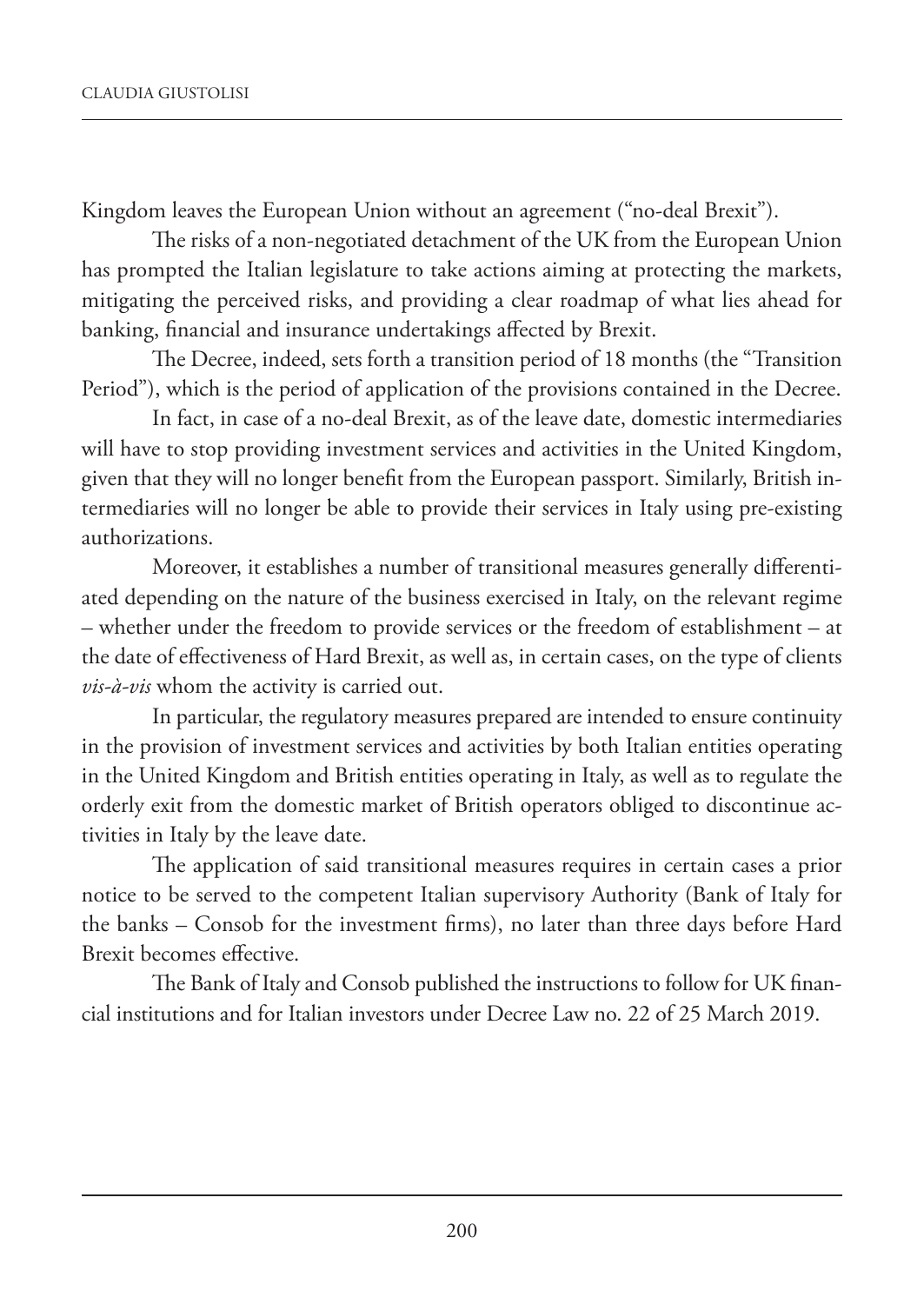## *2. The measures laid down in Decree Law no. 22/2019*

The Decree structures the relevant applicable provision depending on:

– the type of entity (*e.g.*, banks, insurance undertakings, investment firms);

– the way the entity provides services in Italy (*i.e.*, under the freedom to provide services or the freedom of establishment);

– the categories of clients the reserved activities are provided to (this aspect is taken into account with respect to investment services);

– the services provided (for banks, a distinction with regard to financing and collection of savings is set forth).

Intermediaries that intend to avail themselves of the transitional regime shall make a notification to the relevant Italian competent Authority no later than three business days before the Date of withdrawal, in accordance with the procedures established by the competent authorities (the Notification).

In particular, the Decree Law sets out different transitional provisions for:

*– UK banks and branching electronic money institutions that intend to cease operations, and UK payment institutions, non-branching electronic money institutions and asset management companies that are required to cease operations.*

In this case, no later than 15 days from its entry into force, UK banks and branching electronic money institutions that intend to cease operations in Italy after the date of withdrawal shall notify the Bank of Italy of the way they plan to ensure the orderly termination of their activities. The intention to cease operations must also be communicated to the relevant UK supervisory authorities. The orderly termination of activities in Italy shall also be disclosed to the Italian customers and to the relevant business counterparties of the financial institution (Article 4 of Decree Law 22/2019).

*– UK banks and branching electronic money institutions that intend to continue to operate in Italy.* 

In this case, the subjects that intend to continue to operate in Italy after the date of withdrawal, in relation to all or part of the activities previously carried out, shall notify the Bank of Italy at least three business days prior to the date of withdrawal. Moreover, the intention to continue to operate shall also be communicated to the relevant UK supervisory authority (Article 3(6) of Decree Law 22/2019). No later than six months after the start of the transition period, the subjects that have notified their intention to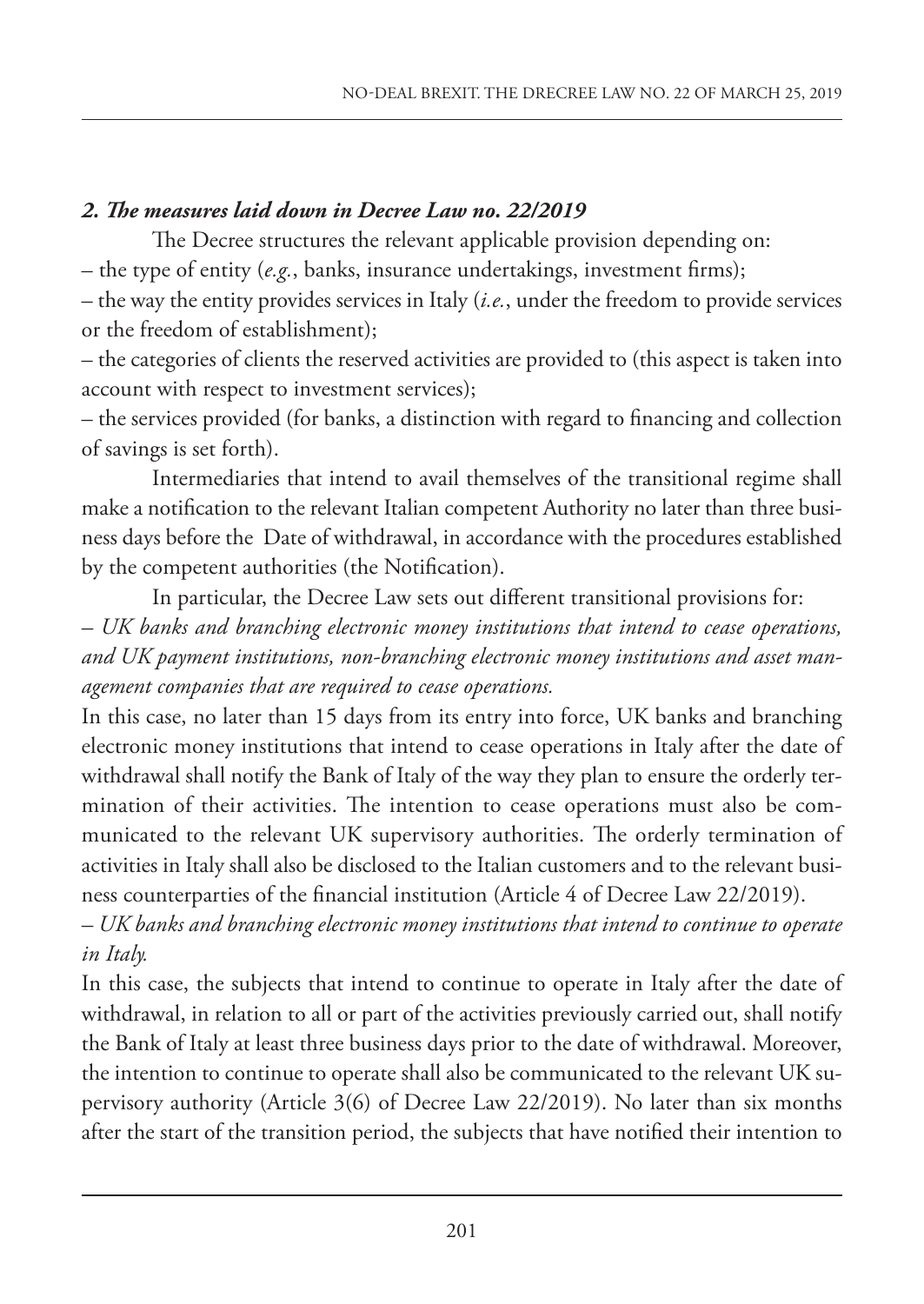continue to operate in Italy may apply for a license to operate as third-country institutions if they intend to operate beyond the transition period of 18 months. Failure to submit such application shall trigger a run-off period of six months, by the end of which the financial institution will have ceased to operate in Italy.

*– UK investment firms that, at the date of withdrawal, provide investment services and activities in Italy.*

a) In the exercise of the right of establishment through branches, they may continue, during the transition period, to perform the same activities (Art. 3, paragraph 4 of the Decree).

b) Under the freedom to provide services:

b1) they may continue to perform the same activities only with regard to eligible counterparties and professional clients (until the adoption of a decision of the European Commission in accordance with Article 47, paragraph 1 of the EU Regulation 600/2014, and in any case not beyond the transition period  $(Art. 3(3)$  of the Decree).

The subjects referred to in points a) and b) may benefit from the transition period subject to forwarding a notification to Consob within 3 working days prior to the date of withdrawal.

The same firms, where they intend to operate in Italy beyond the transition period, shall submit to Consob – within a final deadline of six months from the date of the start of the said period – the application for authorization to practice their activities.

b2) In favor of retail clients and opt-up professional clients, they shall terminate activity by the date of withdrawal.

This institution shall inform clients, other entities with whom they have relations in the provision of services and CONSOB on the initiatives taken to ensure the orderly termination of activity (within fifteen days).

*– UK insurance companies operating in Italy.*

These subjects will be removed from the EU list of insurance companies held by IVASS. In order to guarantee the continuity of services for policyholders, insured persons and persons entitled to insurance benefits, the UK insurance companies shall continue to operate during the Transition Period with respect to the management of existing contracts and coverages in force at the date of withdrawal, without entering into new con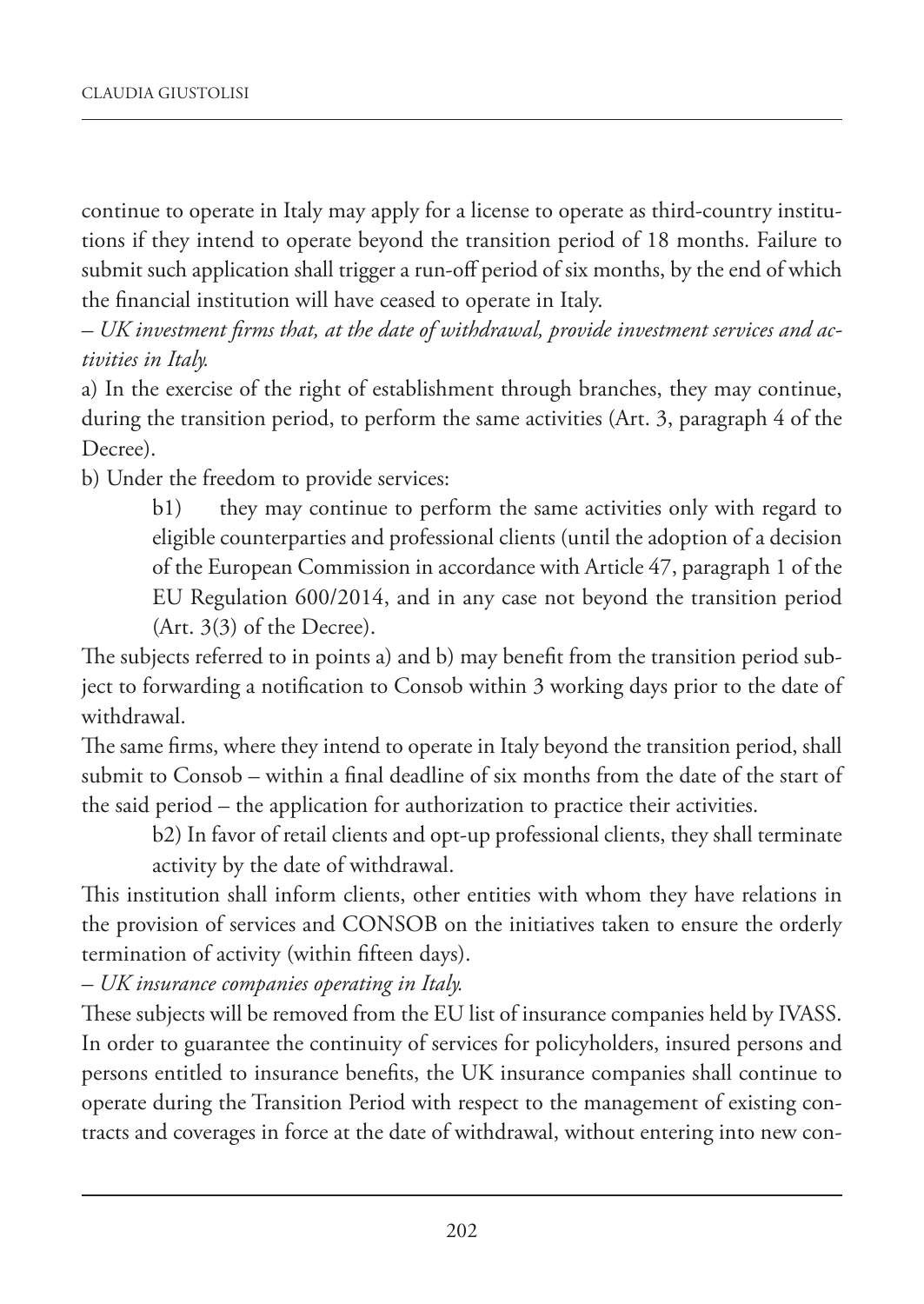tracts or renewing existing contracts. Furthermore, UK insurance companies are required to submit to IVASS a plan illustrating the relevant measures to be adopted in order to ensure the regular and proper execution of existing contracts and coverages within 90 (ninety) days from the date of entry into force of the Decree. In turn, policyholders may withdraw from existing contracts having a duration exceeding one year without any additional cost, by giving written notice to the company or by exercising other forms of termination of the contract (tacit renewal clauses lose their effect). The policyholder's withdrawal shall take effect from the expiry of the first policy year following the date of withdrawal from the relevant contract. UK insurance companies shall inform policyholders, insured persons and other persons entitled to insurance benefits with respect to the operating regime applicable, within 15 days from the date of entry into force of the Decree.

*– UK insurance and reinsurance intermediaries operating in Italy.*

These subjects will be removed from the relevant register held by IVASS. In order to avoid any detrimental impact for any contractual party, insured persons and persons entitled to insurance benefits, UK intermediaries will be allowed to carry out any activities required to orderly terminate existing relationships (and in any event within maximum 6 (six) months from Hard Brexit), without entering into new contracts or renewing existing contracts. UK intermediaries shall inform any contractual party, insured persons and persons entitled to insurance benefits regarding the operating regime applicable, within 15 (fifteen) days from the date of entry into force of the Decree.

## *3. The protection of Italian depositors and investors*

Moreover, pursuant Article 8(1)(3) of Decree Law no. 22/2019, the banks referred to in Article 3(1) of the Decree (branches), after the date of withdrawal shall adhere by law to the Italian deposit guarantee (DGS) systems. Also on that date, UK banks that operate under the freedom to provide services shall adhere by law to the DGS unless they submit to it a statement from the UK DGS certifying that their depositors shall continue to be protected by the latter.

In the same way, after the date of withdrawal the branches of UK banks and investment firms operating in Italy shall adhere by law to the Italian investor compensation scheme (ICS). Also on that date, UK banks and investment firms that operate